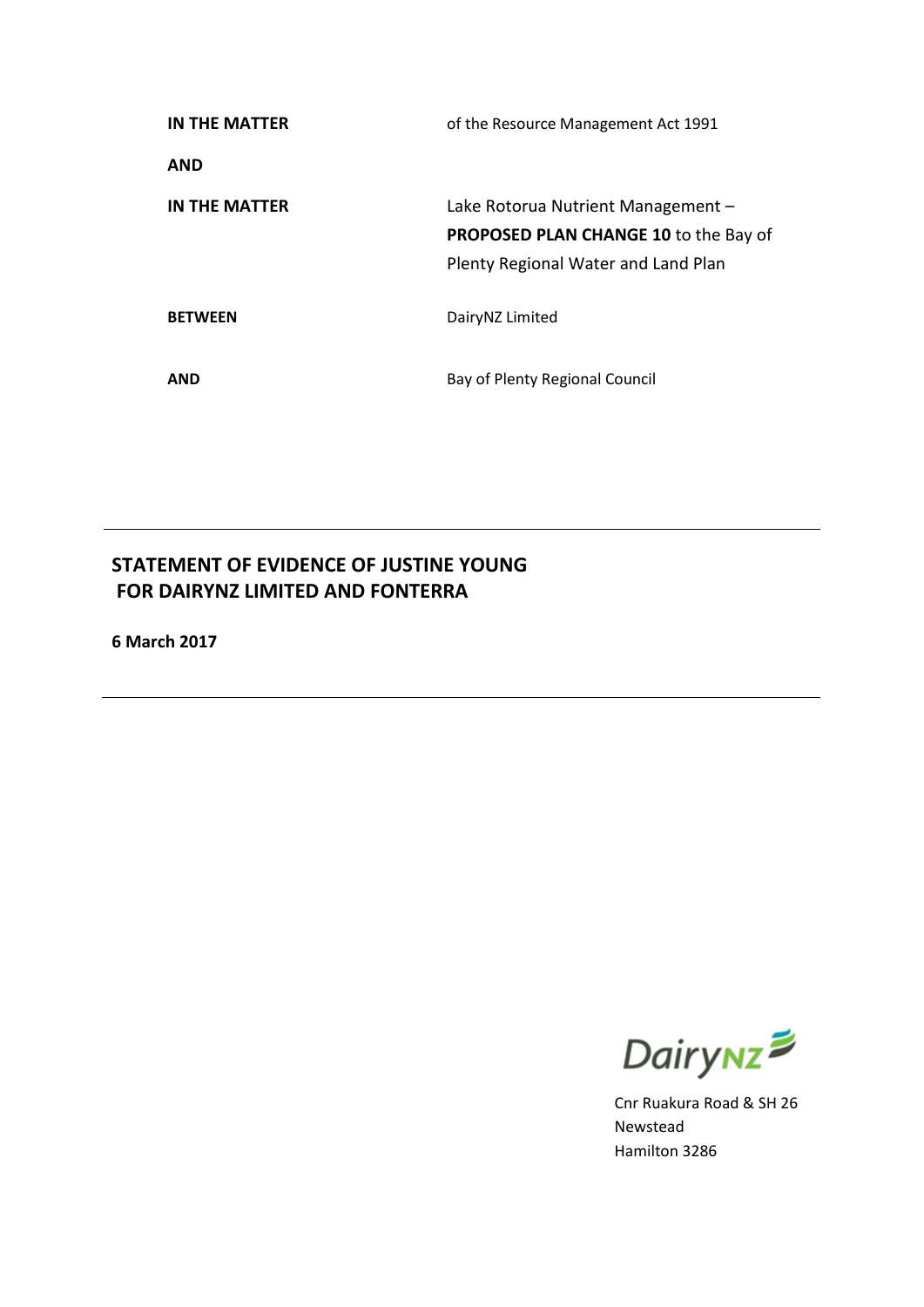#### **1. INTRODUCTION**

- 1.1 My full name is Justine Young.
- 1.2 I hold a Bachelor of Science (Zoology) from Massey University and a Masters of Science in Resource Management from Lincoln and Canterbury Universities. I have completed post graduate papers from Massey University on policy theory and resource management law.
- 1.3 I have 23 years' experience working for local, regional and national government in resource management planning and policy advisor roles. I have experience developing regional land and water plans, including regulation and trading of diffuse discharges of nitrogen. I was the Waikato Regional Council planner throughout the development and First Schedule process for the Waikato Regional Plan – Lake Taupo Catchment. I led the policy development team for the Waikato Healthy Rivers Wai Ora project, up until finalising the Proposed Waikato Regional Plan Change 1 – Waikato and Waipa River catchments. My role at DairyNZ is to provide policy advice for DairyNZ involvement in regional plans.

#### **Background**

- 1.4 I am familiar with Lake Rotorua Nutrient Management Proposed Plan Change 10 to the Bay of Plenty Regional Water and Land Plan (referred to throughout as PC10).
- 1.5 I have not had any direct involvement in PC10 process. I have been in my role at DairyNZ since November 2016. I am generally familiar with the Bay of Plenty Regional Council approach for Lake Rotorua. In my previous role at Waikato Regional Council, staff from the two council's occasionally shared information about approaches toward managing diffuse nitrogen discharges.
- 1.6 I am providing evidence as a DairyNZ employee to support the DairyNZ and Fonterra submission.
- 1.7 The purpose of this evidence is to draw together the three strands of evidence provided by DairyNZ and Fonterra and provide the Hearing Commissioners with an outline of the outcome sought by DairyNZ and Fonterra and the key aspects of the joint submission we would like to focus on.

# **2. SCOPE OF EVIDENCE**

- 2.1 My evidence addresses the following matters:
	- (a) An overview of the outcome sought in the evidence to be presented to support the Joint DairyNZ and Fonterra Submission on the Proposed Plan Change 10 to the Bay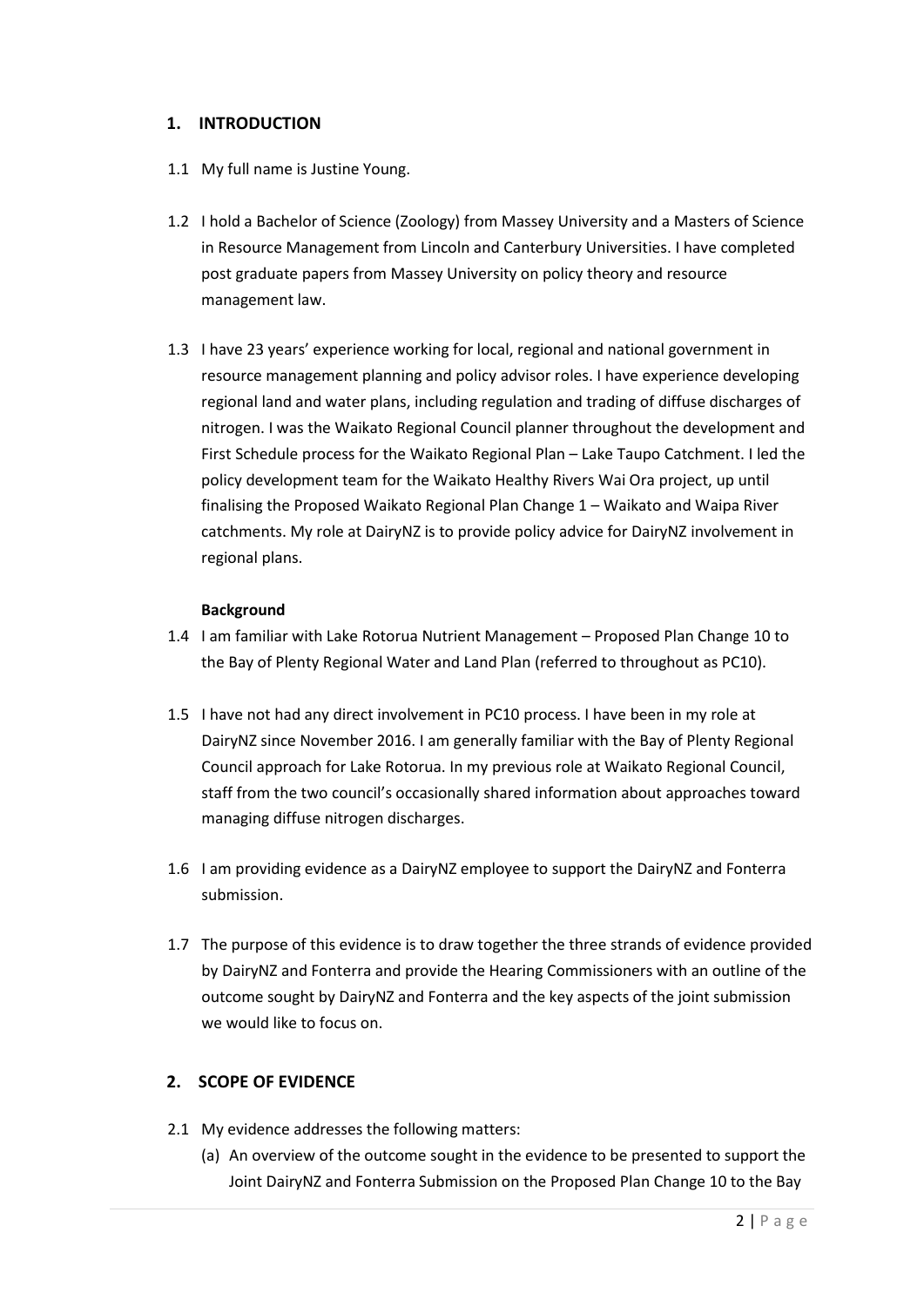of Plenty Land and Water Regional Plan (referred to throughout as the DairyNZ and Fonterra Submission).

- (b) Support for the Bay of Plenty Regional Council (the Council) intention to continue to review and disseminate science information.
- (c) Importance of ensuring the underpinning science is robust, and that sufficient time and flexibility is allowed in PC10 for achieving change on farms, to minimise social and economic costs of achieving water quality outcomes.
- (d) Throughout my evidence I refer to the strikeout version of PC10 for numbering of provisions that follow the PC10 Staff Recommendations. Where relevant, I comment on the Council section 42A report and expert evidence for the Council, as it relates to key outcomes sought in the DairyNZ and Fonterra submission.

# **3. OVERALL OUTCOME SOUGHT BY DAIRYNZ AND FONTERRA**

- 3.1 The overall outcome sought in the DairyNZ and Fonterra submission, is that provisions in PC10 and any subsequent review are achievable by dairy farmers and therefore assist Council to sustainably manage Lake Rotorua. In doing so, dairy farmers should not be required to reduce more nitrogen per farm than is necessary to achieve communityagreed water quality limits in Lake Rotorua (the Lake).
- 3.2 DairyNZ and Fonterra accept that in the Lake catchment, both nitrogen and phosphorus should be managed. DairyNZ and Fonterra support the latest science understanding being used to set and achieve nutrient loads and to determine the relative proportions of nitrogen and phosphorus in the Lake. We support the review of science set out in Method LR 2. Dr Stephen's evidence for DairyNZ/Fonterra sets out the state of knowledge about Lake nutrient dynamics, and notes the importance of considering both nitrogen and phosphorus.
- 3.3 DairyNZ/Fonterra are mindful that the Hearing Commissioners can only alter what is in the Plan Change already. It is not possible to second-guess the result of the science review and therefore, what changes, if any, should be made to the nitrogen loads in the Regional Policy Statement and limits in LR Policy 1. This must be decided through another Resource Management Act Schedule 1 process.
- 3.4 The DairyNZ/Fonterra submission did not request changes to nitrogen targets in LR Policy 1 that links the 2032 sustainable nitrogen load in the Regional Policy Statement with rules and schedules in PC10. However, our submission noted that PC10 rules impose significant costs to dairy farmers. Ms Muller's evidence for DairyNZ/Fonterra, refers to Council experts Mr Matheson and Dr Doole, who have acknowledged individual farmer and catchment-scale costs, and that they will vary from farm to farm. Ms Muller notes that the case studies undertaken by DairyNZ show a significant reduction in farm operating profit (paragraph 5.11). For these reasons,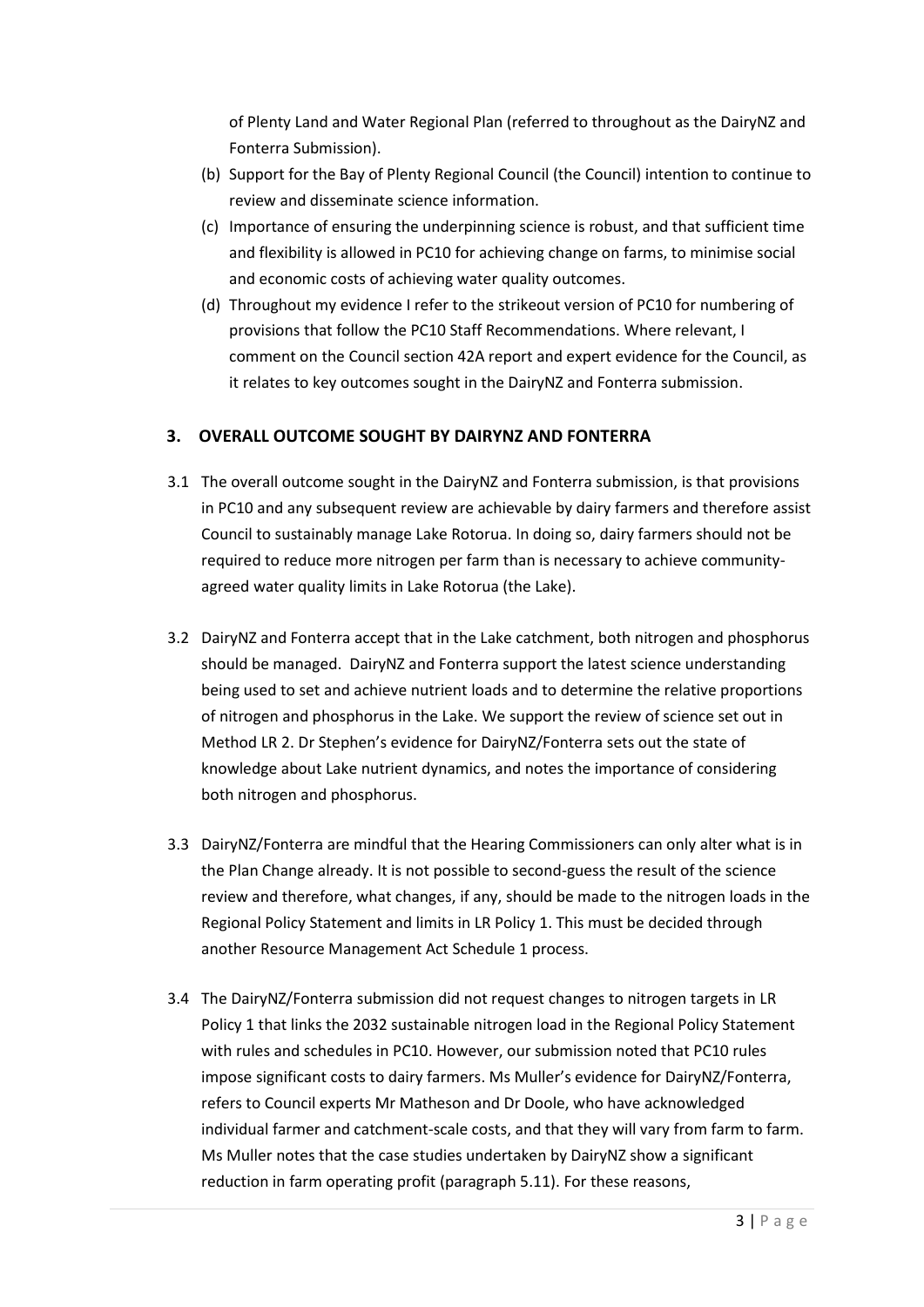DairyNZ/Fonterra are concerned that the PC10 farm-level nitrogen targets will not allow people to provide for their social, cultural and economic wellbeing, and maintain community resilience. Page 6 of our submission requested that LR Method 2 addresses all the scientific and policy aspects. We support the recommendations for this method in the section 42A report. Our assumption is that one of the outcomes of the science review is a First Schedule process that gives community confidence that the 2032 onfarm nitrogen limits are robust.

3.5 DairyNZ/Fonterra acknowledge that the Council must have confidence that nutrient loss from dairy farms has been reduced to the agreed level. The Nitrogen Discharge Allowance (NDA) on each farm is the environmental outcome sought. Mr Allen sets out in his evidence that the implementation of the rules should allow flexibility for day to day farm operation and the ability to take up innovations that reduce nitrogen as they are available. In Section 4 of his evidence he emphasises that the Council should have confidence they can monitor and enforce a regulatory system where the farm is held to a rolling three year Overseer nitrogen output, with farm management actions (nitrogen inputs) recorded and able to change on an informal basis.

#### **4. DECISION SOUGHT BY DAIRYNZ/FONTERRA**

- 4.1 In this section of my evidence I refer to the decision sought by DairyNZ/Fonterra and where this differs from the Section 42A staff report. I refer to the section of the submission headed up "recommendations" as well as the Table in Section 5 of the submission.
- 4.2 Section 4.1 of the submission is concerned with changes to LR Method 2. We support the recommendations of the Section 42A staff report.
- 4.3 Section 4.2 of the submission is concerned with changes to resource consent requirements for those farms 40 hectares or more in effective area. The submission requested that a resource consent for these farms should not be required until 2022, and instead, LR Rule 9 is replaced by a permitted activity rule that applies from 2017 to 2022. Suggested text for this rule was inserted in the Table on pages 14-15. It contains the same requirements as the notified version, that is, to achieve the management reduction target of 2022, and use of OVERSEER and NMP to determine that this can be demonstrated. A further request was that resource consents for a controlled activity rule be required from 2022 onwards. Text for this rule was inserted in the Table on pages 15-16. The recommendations of the Section 42A staff report (paragraph 19 of the summary report page 25) are to decline these submission points. The reason given is that adverse effects may differ from farm to farm and these cannot be adequately managed in a permitted activity rule.
- 4.4 The permitted activity rule suggested by DairyNZ/Fonterra is deliberately transitional in its nature, and covers the period where many dairy farms are already meeting their 2022 MRT. Two of the three case study farms described in Ms Muller's evidence are in this category. The requested permitted activity rule contains conditions that essentially mean that the permitted activity will achieve the same result as a controlled activity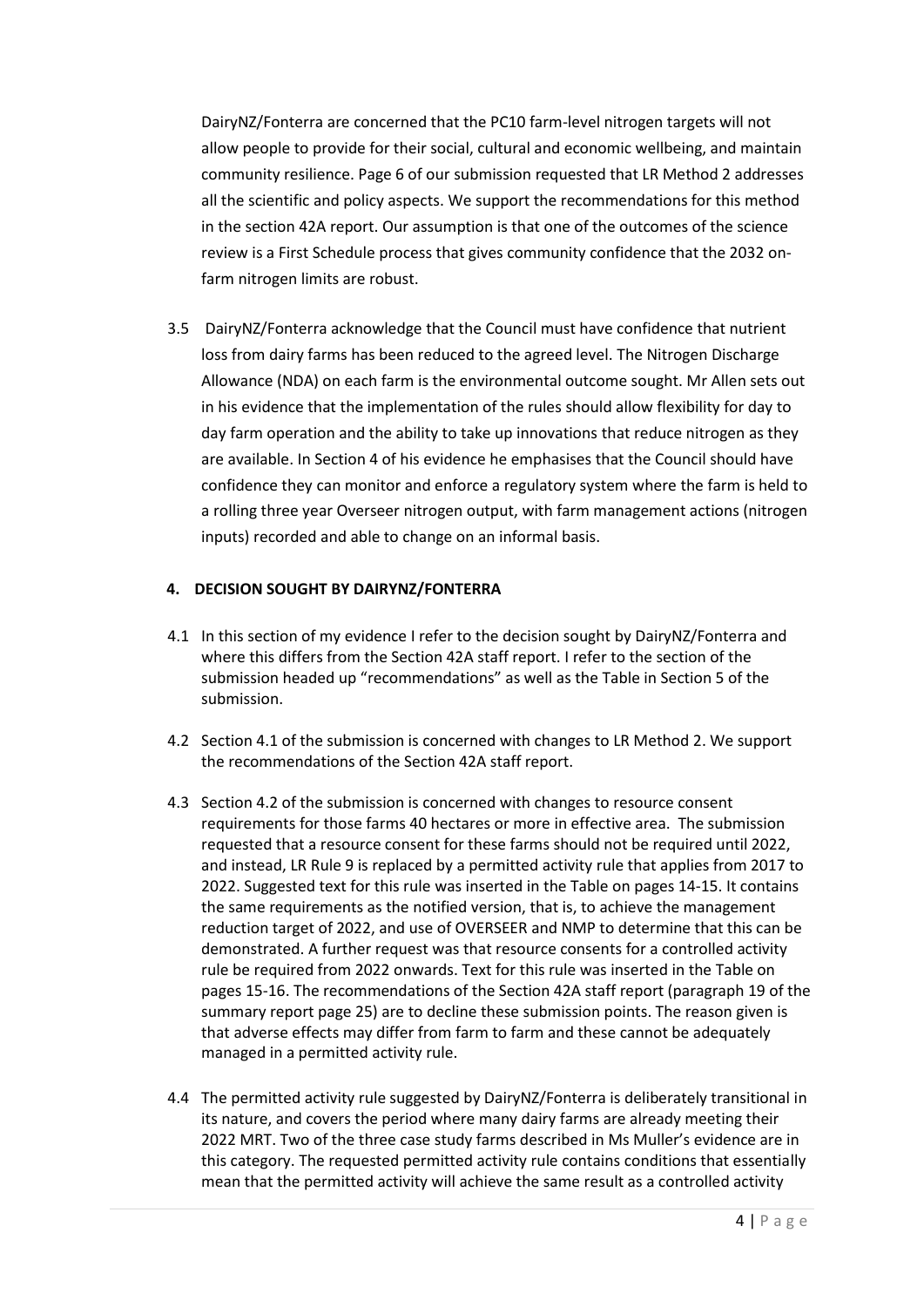consent. Therefore the permitted activity gives the Council the ability to manage adverse effects and confirm its rule implementation monitoring plan. As noted in paragraph 6.7 below, the ability to transfer nitrogen begins in 2022. The assumption made in the submission was that the science review will be complete and any subsequent processes agreed by the Council will be confirmed. DairyNZ/Fonterra wishes to see a controlled activity consent from 2022 with a 20 year consent duration, as this will give landowners more certainty than a continued permitted activity. From an administrative point of view, given the potential for changes and therefore consent reviews, a transition from a permitted activity to a controlled activity in 2022, is more efficient for the Council. The alternative is to go through the process of granting consents, and then if there are changes because of the science review, to go through a s128 consent review process for each property.

- 4.5 Section 4.3 of the submission is concerned with use of OVERSEER and reference files. We support the Council officers excellent work in reviewing the reference files and how dairy farms are represented. However, as Mr Allen has noted in Section 5 of his evidence, the Council could set up a system as Fonterra has done, to run a version control method for each farm. If this is done, reference files are not necessary.
- 4.6 Section 4.4 of the submission is concerned with Nitrogen Management Plan (NMP) requirements. We support the minor change to refer to these as nutrient management plans. Mr Allen's evidence sets out why we do not support the Section 42A staff report recommendation to reject the submission points that request that outcomes should be managed rather than inputs. Section 5 of my evidence also sets out why the Council should have confidence that an output control can be confidently used to manage and reduce nitrogen over time.

# **5. CONFIDENCE IN THE SCIENCE UNDERPINNING PC10 RULES**

- 5.1 In this section of my evidence, I give further reasons to support the changes already recommended to be made in the Section 42A report. My intention to give context for the Hearing Commissioners about why DairyNZ/Fonterra have bought expert evidence on the underpinning water quality science for PC10, and the economic implications at a farm-scale of the 2032 nitrogen targets.
- 5.2 In LR Method 2, the Council signals its intention to continue to review and disseminate science information, and gives some detail about what will be included in the review. DairyNZ/Fonterra support this method, and the changes recommended by staff in the section 42A report.
- 5.3 DairyNZ/Fonterra has provided evidence on the need for ongoing reviews and therefore confidence in the science underpinning PC10 rules. Our submission (Section 4.1 page 6) noted the financial cost to individual landowners of nitrogen mitigations to achieving a TLI of 4.2 in 2032. Ms Muller sets out results of investigations into financial cost to some individual landowners. DairyNZ/Fonterra support the need for nitrogen leaching limits for farms within the Lake catchment. However, we believe this must be achieved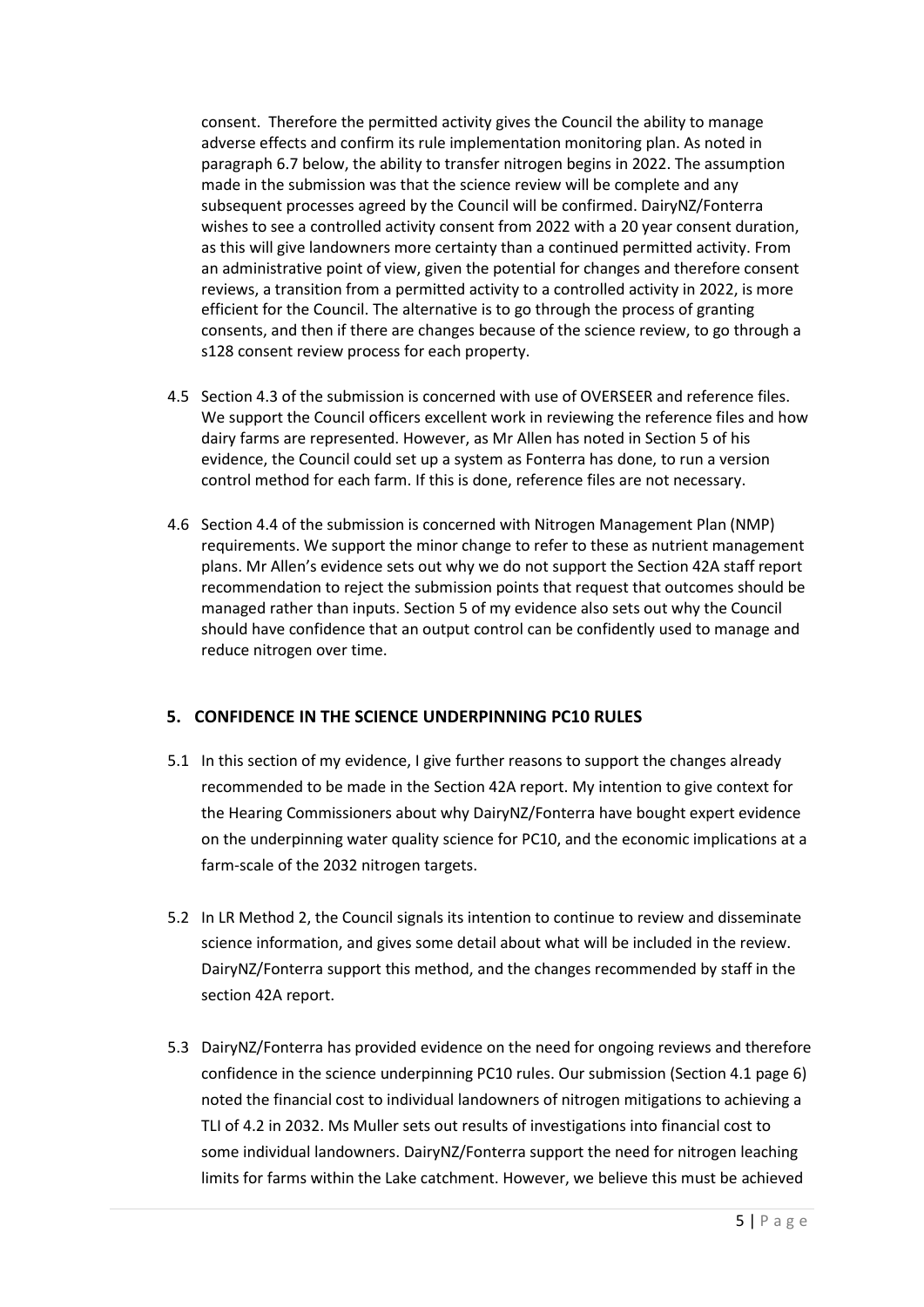in a way that enables dairy farmers to continue to provide for their social and economic wellbeing. Because of the significant cost to individuals and the community of the proposed nitrogen reductions, it is important to ensure the Council and community are confident that these can continue to be justified. Over time, the Rotorua Lakes Programme may need to adjust the relative and absolute reductions of both nitrogen and phosphorus through actions in the catchment and through in-Lake interventions.

- 5.4 The integrated framework included in the introduction of PC10 is focused on nitrogen. Farm-scale limits in PC10 are nitrogen limits. Throughout the development of PC10, and the first diffuse nitrogen regulation in Rule 11 of the Bay of Plenty Regional Land and Water Plan, the understanding was that nitrogen-focused initiatives will achieve the community desired water quality outcome for the Lake (which are encapsulated in a Trophic Level Indice of ≤4.2, as set out in the Land and Water Regional Plan Objective 11, and the Regional Policy Statement sustainable load target of 435 tonnes of nitrogen per year).
- 5.5 Dr Stephens is a water quality specialist, and his evidence for DairyNZ/Fonterra refers to the expert evidence provided for the Council by Dr Hamilton, Dr Rutherford and Mr Bruere. He agrees that both nitrogen and phosphorus are important to manage to ensure an ongoing trophic Level Index of ≤4.2. Dr Stephens notes the complexity of Lake dynamics, and the increasing knowledge gained though continued measurement of water quality, catchment and lake modelling and in-lake interventions. He emphasises that it will be important for the Council to focus on phosphorus, and how it interacts with nitrogen to result in changes in algal growth.
- 5.6 My understanding of the existing and emerging knowledge about nutrient interactions in the Lake, is that the limiting nutrient in the Lake at present is phosphorus. This situation does not mean that nitrogen management can be relaxed. Instead, it emphasises that biological systems are dynamic and the difficulty of setting numerical loads in relatively inflexible RMA documents. It appears that all the experts agree that Council will need to implement in-lake and catchment actions, to ensure the amount of phosphorus in the Lake does not reverse the water quality gains made in recent years. Our understanding of the Lake and how it responds to different conditions is still emerging, including conditions that promote potentially toxic cyanobacteria. I support the science review and the way the Council is approaching it by using an independent expert to peer review the results, as set out in LR Method 2 (f) of the staff strikethrough version of PC10.
- 5.7 LR Method 2 may have an impact beyond rules in PC10. It is possible that the flow on effects of the science review will impact both the science underpinning nitrogen rules in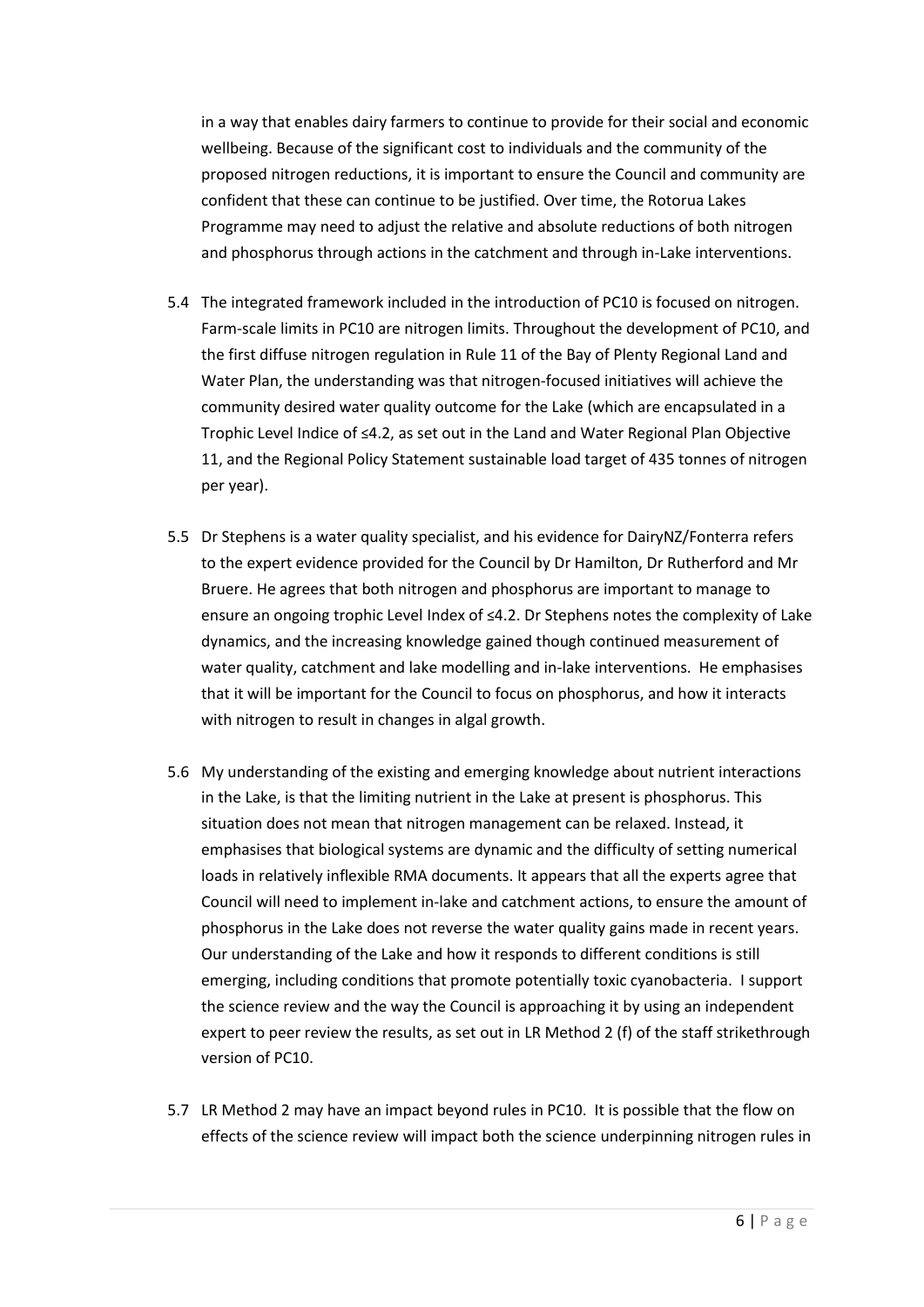PC10 and other initiatives within the Rotorua Lakes Programme (summarised in Mr Lamb's evidence paragraphs 25 - 29).

5.8 The DairyNZ/Fonterra submission did not request changes to LR policies. LR Policy 1, 3 and 4 link PC10 to the 2032 sustainable nitrogen load of nitrogen set out in the Regional Policy Statement and set out the course of action for achieving it that is described in LR Policy 4 as an adaptive management approach. In Part 6 of my evidence I refer to the changes sought by DairyNZ/Fonterra to implement an adaptive management approach in a more streamlined way, within the overall guidance of LR Policies  $4 - 17$ .

# **6. DEALNG WITH UNCERTAINTY THROUGH ADAPTIVE MANAGEMENT**

- 6.1 The purpose of this section of the evidence is to support the DairyNZ/Fonterra submission point that requests outcomes to be managed rather than inputs. As noted in my paragraph 4.6, this submission point was recommended to be rejected in the Section 42A report. This is also covered in Mr Allen's evidence.
- 6.2 Council staff have noted that PC10 takes an adaptive management approach. I support this. I wish to highlight the importance of new knowledge about biological processes being used in responses at a property level, and note that this is not easy to incorporate in Resource Management plan rules. I think there is an inherent tension of providing certainty for farmers and at the same time, allowing for adaption at the farm scale. I refer to the Council advisors acknowledging that information is not perfect, and as knowledge changes this will be passed on to the community, and that LR Rule 9 rule implementation will allow farmers to choose how they want to farm (Section 42 A summary report Section 5.3.8 and evidence of Mr Lamb paragraphs 63 and 103)). I support these as underpinning principles to the approach of achieving the desired water quality in the Lake in the long term.
- 6.3 Regulatory regimes take time and effort to put in place and in my experience, are slow to respond to changes in technical understanding. PC10 requires dairy farmers to make large property-level nitrogen reductions in LR Rule 9. As noted by Ms Muller for DairyNZ/Fonterra (paragraph 5.11), the changes needed on some dairy farms will be far reaching in terms of how each innovation will fit into the farm system. As knowledge changes and further nitrogen reductions are needed in each five year block, capital expenses have to be factored in to the farm business. The scale of the nitrogen reductions make farm-level response complex and relatively inflexible.
- 6.4 I note that the Section 42A recommendations have added more detail about phosphorus management. These include changes to LR Schedule 6, to clarify the process to follow to meet good management practice as set out in LR Policy 2. As Ms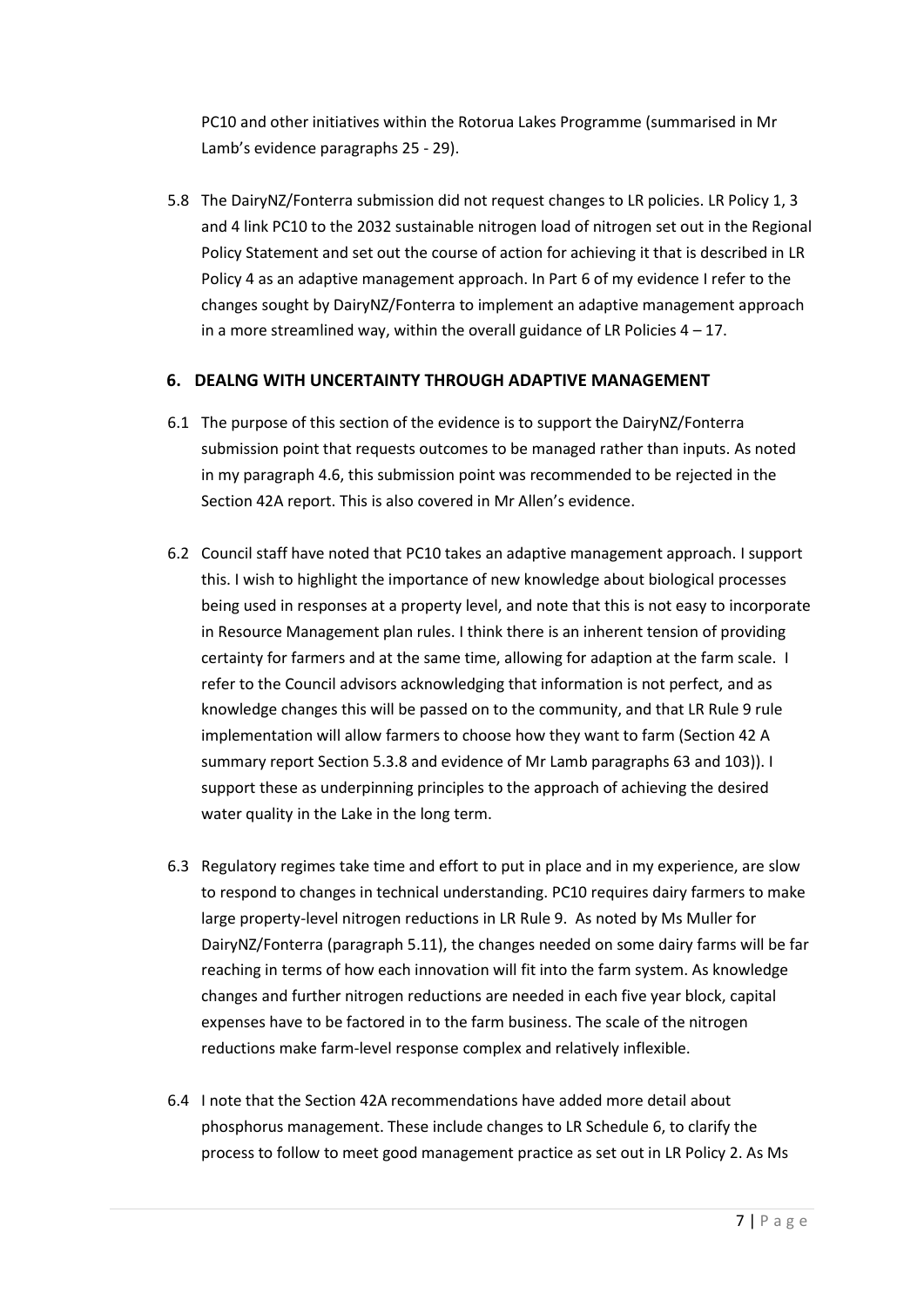Muller points out in paragraph 7.5, mitigation strategies chosen for one nutrient are not necessarily as effective when the other nutrient is factored in.

- 6.5 As it is written, PC10 is not clear in how it will allow for adaptive management at a farm-scale. LR Rule 9 has a Matter of Control vi) over the mitigations and methodology to meet the Managed Reduction Targets. Council staff have provided brief comments on the implementation of LR Rule 9. This is primarily contained in Mr Lamb's evidence (paragraphs 105-106) and the same paragraphs are in the section 42A summary document paragraphs 107-109). I understand that farmers will be required to provide the most detailed set of mitigations in the first five-year block, and less detail in the middle five-year block and the final five-year block. The resource consent then runs for a further five years (LR Policy 14 states that controlled activity consents will be granted for a term of 20 years).
- 6.6 Mr Allen covers the difficulty for the farmer of knowing what mitigations will be needed for each five-year step of nitrogen reduction to meet the 2032 NDA. The DairyNZ/Fonterra submission (Section 4.4 page 11) requested that the Nutrient Management Plan Schedule LR 6 should be modified so that it has a stronger focus on managing outcomes rather than inputs. Mr Allen's evidence for DairyNZ/Fonterra states that PC10 can be improved though using the dairy industry's growing knowledge of how to farm within limits. He demonstrates that there are some elements of PC10 that hinder streamlined and practical implementation. Even after reading evidence from Mr Lamb, Mr McCormick and Mr Park, it has been difficult to see how the Council will implement LR Rule 9. To some extent, the detail can't be known until the consents have been granted and monitoring starts. And a PC10 rule implementation plan is intended to be developed in clause a) of LR Method 5. However, we would like to see a clear description of the steps to be undertaken, from the time the NDA is confirmed and a Nutrient Management Plan (NMP) is developed, through to how Council implementers will treat small changes in farm management that do not alter the OVERSEER-modelled nitrogen leaching.
- 6.7 Requiring farmers to specify management actions and inputs to achieve each of the three nitrogen reductions that result in achieving their 2032 NDA, gives the Council confidence that the nitrogen target will be achieved. However, this approach does not acknowledge two important factors. First, the choices made on the farm will be impacted by new nitrogen mitigations recognised in the OVERSEER model, and changes in climate, prices and labour. These changes are not known in 2017. More importantly, the scale of reductions on some farms means nitrogen must be purchased if they are to remain economically viable. In some cases, wholesale land use change is the most rationale course of action. These points are noted in Dr Dooles evidence (paragraph 20 e) and a) respectively). Farmers will need to alter farm management inputs to adjust